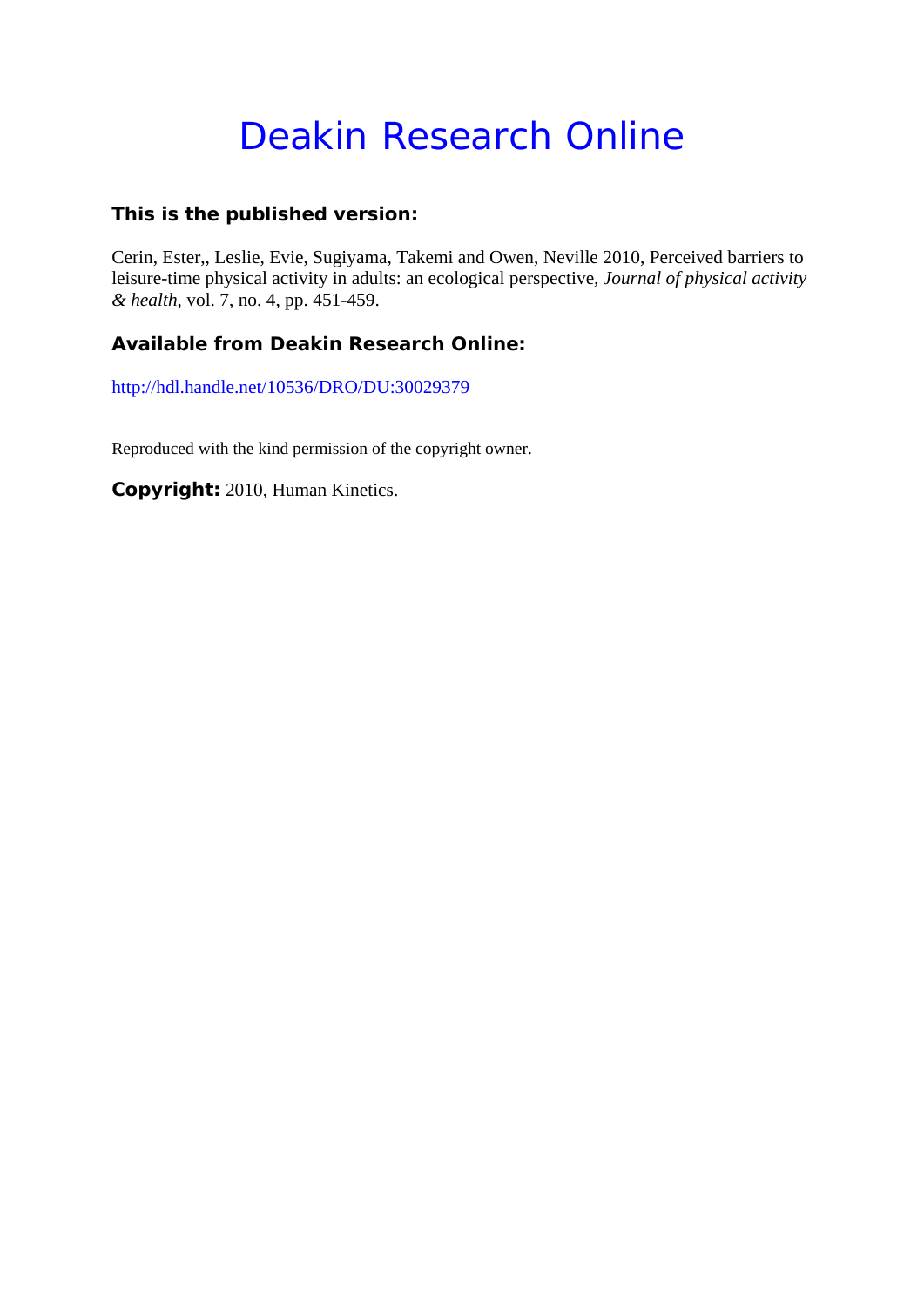# **Perceived Barriers to Leisure-Time Physical Activity in Adults: An Ecological Perspective**

#### **Ester Cerin, Evie Leslie, Takemi Sugiyama, and Neville Owen**

*Background:* Perceived barriers are modifiable correlates of participation in physical activity. Associations of specific perceived barriers with participation in and level of walking for recreation, and other leisure-time physical activity (LTPA) were examined. Personal, social, and environmental factors associated with these perceived barriers were then examined. *Methods:* From 2003 to 2004, 2 surveys collected data on recreational walking and other LTPA, perceived barriers to participation, and personal, social, and environmental attributes, from 2194 Australian adults. Zero-inflated negative binomial regression models examined associations of perceived barriers with walking and other LTPA. Generalized linear models identified the correlates of these perceived barriers. *Results:* The perceived barriers of lack of motivation and time were associated with level of LTPA, while lack of motivation, poor health, and lack of facilities were associated with the odds of nonparticipation in LTPA. Personal, social, and environmental factors independently contributed to variations in perceived barriers. *Conclusions:* Level and likelihood of participation in LTPA are associated with different perceived barriers. Perceived barriers are a function of both nonmodifiable personal factors and potentially modifiable personal, social, and environmental factors. These findings suggest that the provision of relevant environmental opportunities and social support may effectively reduce perceived barriers to LTPA.

*Keywords:* ecological model of physical activity; adults; Australia

Regular engagement in physical activity (PA) reduces the risk of a range of chronic diseases.<sup>1</sup> Population surveillance data on PA indicates that a high percentage of adults in developed countries (35% to 75%) are insufficiently active to accrue health benefits.2,3 Although increasing trends in regular PA participation have been observed in some geographic areas,<sup>3,4</sup> the resulting PA levels are still low (50% to 35%) and remain a public health concern.

A prerequisite for planning effective PA programs and policies is the identification of modifiable factors related to PA participation.<sup>5</sup> Perceived barriers to healthenhancing behaviors are a key construct within major health behavior theories.<sup>6-9</sup> They have been identified as some of the strongest and most consistent correlates of PA, particularly in relation to leisure-time physical activity (LTPA).<sup>5</sup> Physical activity programs and policies that properly address the relevant perceived barriers should be optimally effective in promoting behavioral change. In this context, knowledge of the factors influencing perceived barriers to LTPA is important for the identification of effective intervention pathways.

In line with ecological models of PA behavior, $10$  we hypothesize that as personal, social, and environmental factors shape PA behavior at multiple levels, they also influence perceptions of specific barriers to regular engagement in PA. For example, perceived motivational barriers may be due to lack of enjoyment in LTPA (motivational factor) as well as to inability to access appropriate facilities and insufficient social support.<sup>11</sup> Perceived lack of social support may be influenced by neighborhood safety and access to public facilities through their effect on opportunities for socializing.12 Time constraints may reflect poor time management skills, but also unavailability of convenient recreational facilities, poor family social support, leisure-unfriendly policies, or inadequate public transport and road infrastructure increasing the time spent commuting and traveling to/from recreational places.13 Consistent with ecological models, understanding these multiple levels of influence may help develop more-comprehensive and better-targeted interventions or policies to remove barriers to physical activity for different social groups. However, no studies have examined the independent contribution of multilevel personal, social, and environmental factors on specific types of perceived barriers to PA.

Adopting a population- and context-specific ecological perspective to PA,<sup>10</sup> the main aim of this study was to establish the extent to which Australian adults' perceptions of barriers to LTPA are explained by individual (eg, sociodemographics, health status, enjoyment of PA),

Cerin is with the Children's Nutrition Research Center, Baylor College of Medicine, Houston, TX. Leslie is with the School of Psychology, Deakin University, Geelong, Australia. Sugiyama is with the Cancer Prevention Research Centre, The University of Queensland, Brisbane, Australia. Owen is with the Dept of Population Health, The University of Queensland, Brisbane, Australia.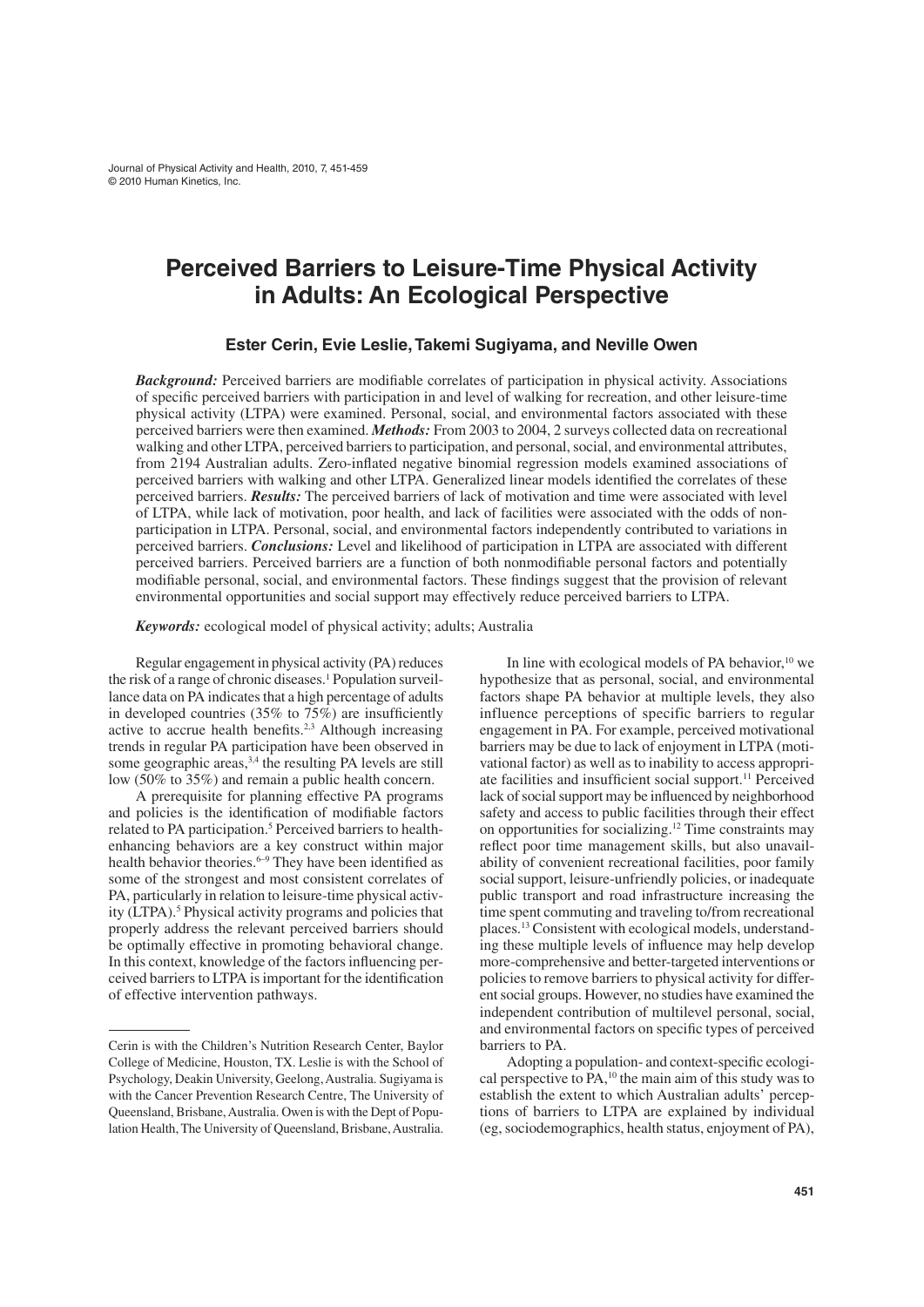social (social support for PA), proximal (home exercise equipment) and distal environmental (objective and perceived neighborhood characteristics) factors potentially salient to the leisure-time domain of PA and an adult population. A secondary aim of this study was to examine the overall (unadjusted for exogenous variables) univariate and multivariate relationships of specific perceived barriers to PA with likelihoods and levels of engagement in leisure-time walking and other forms of LTPA. In doing so, we applied zero-inflated regression models, rarely used in PA research,<sup>14</sup> appropriate for positively skewed data with high frequency of zero values. Importantly, these models can assist the identification of sets of perceived barriers that predict likelihood (ie, participation vs. non participation) versus level of participation in LTPA (in those who regularly engage in LTPA). To our knowledge, this is the first study to address this issue.

#### **Methods**

#### **Sample**

This paper is based on data from the Physical Activity in Localities and Community Environments (PLACE) study, conducted in 2003 to 2004 in Adelaide, Australia. The study was approved by the Behavioral and Social Sciences Ethics Committee of The University of Queensland.

A sample of 2650 English-speaking residents of private dwellings (age 20 to 65 years) was recruited by mail using a stratified 2-stage cluster sampling design. Households were randomly selected from residential addresses within 32 neighborhoods (including 154 Census Collection Districts; CCDs) identified using Geographic Information Systems methods as either low or high walkable, and stratified as high or low socioeconomic status (SES). Walkability was operationalized as the sum of deciled data on a CCD's residential density, net retail area, street connectivity, and land use mix.15,16 Neighborhoods with average CCD walkability levels falling in the first and fourth quartiles were considered to be low and high walkable, respectively. Stratification by area SES and walkability was conducted to help maximize the variance of variables that are associated with walkability (eg, infrastructure for walking) and SES (eg, participation in LTPA; automobile ownership; environmental aesthetics). In addition, stratification by SES can increase the representativeness of the sample because, otherwise, high SES respondents tend to be overrepresented.17 Comparison with Census data corresponding to the sampled neighborhoods showed that respondents were more likely to be female, older, and in paid work  $(P < .01)$ .

Two questionnaires were mailed to the participants including questions about sociodemographic characteristics, perceived environment, psychosocial correlates of LTPA (first questionnaire) and health status (second questionnaire). The overall response rate as a proportion of the total effective sample was 11.5%. Over 74% of those known to be contacted completed the first survey,

and 83% of first-survey participants completed the second survey  $(N = 2194)$ . The sociodemographic characteristics of the participants are reported in Table 1. Details about the sample and recruitment procedure have been reported elsewhere.15,16

#### **Measurement**

*Personal Factors.* Participants reported their age, gender, children under 18 in the household, employment status, household size, educational attainment, annual household income, height, and weight (Body Mass Index—BMI was subsequently computed and classified into 'underweight or normal weight' and 'overweight or obese'). *Perceived benefits* of PA were assessed using a validated scale18 (Cronbach's alpha = 0.94). *Enjoyment* of PA was measured using a modified version of Kendzierski and DeCarlo's<sup>19</sup> scale (Cronbach's alpha =  $0.87$ ). Respondents reported weekly hours *spent at work*, *commuting* to and from work, and *on household/gardening activities*. This latter item (household/gardening activities) was from the International Physical Activity Questionnaire (IPAQ).20 *Mental* and *physical health* statuses were measured using the  $SF-12$ ,<sup>21</sup> applying weights from the Australian National Health Survey.

*Social Factors. Social support* (2 subscales) for PA was assessed by asking the participants to report the frequency of support received from family and friends on a 5-point scale ranging from *never* to *very often* (Cronbach's alphas:  $0.86$  and  $0.89$ ).<sup>22</sup>

*Perceived Environmental Factors.* Presence of *home equipment* and *perceived access to facilities* for LTPA were assessed using 2 instruments.<sup>23</sup> Responses on the home-equipment questionnaire were summed to provide the total number of pieces of equipment. Responses on the other questionnaire were recoded into (number of) public open spaces, team-sport facilities, and individual sport/ fitness facilities.24 *Perceived neighborhood environmental characteristics* relevant to LTPA were measured using the Australian version of the Neighborhood Environment Walkability Scale.25 Data were used on infrastructure for walking; aesthetics and greenery; traffic hazards; crime; and barriers to walking; all rated on a 4-point Likert scale.

*Perceived Barriers to PA.* These were assessed using Hovell et al's<sup>18</sup> scale (Cronbach's alphas:  $0.79$  to  $0.94$ ). Scores were computed for 8 types of barriers derived from factor analysis: concerns about appearance, bad weather, poor health, lack of motivation, lack of social support, lack of skills/knowledge, lack of facilities, and time constraints. Participants were asked how often these barriers prevented them from getting regular physical activity on a 5-point scale ranging from *never* to *very often.*

*Leisure-Time Physical Activity.* LTPA was assessed using the long version of the IPAQ.<sup>20</sup> Participants reported the number of days, and average hours and minutes per day of walking for recreation, moderateintensity, and vigorous-intensity LTPA undertaken in the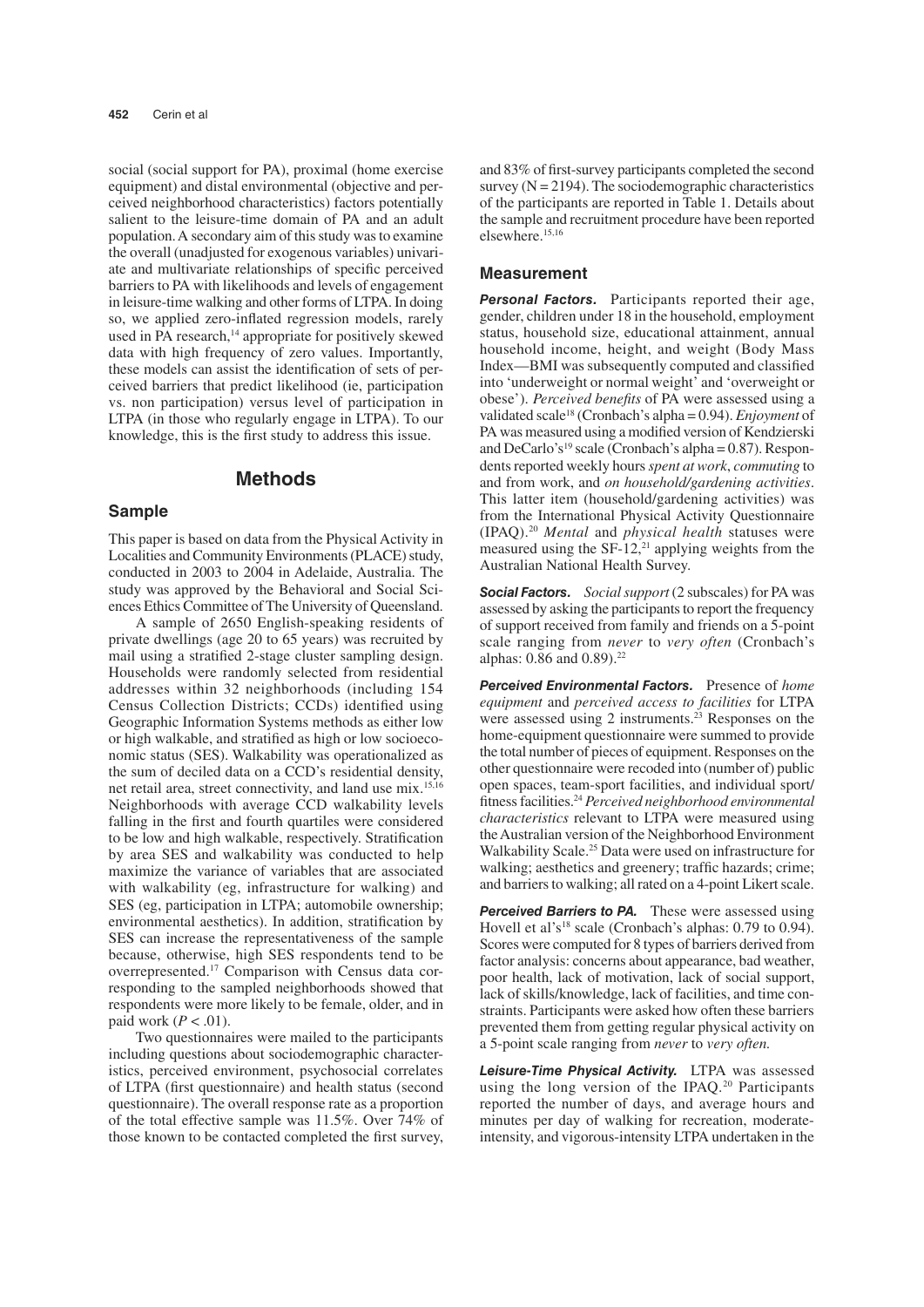| Characteristic             | <b>HW/HSES</b> | <b>HW/LSES</b> | <b>LW/HSES</b> | <b>LW/LSES</b> |
|----------------------------|----------------|----------------|----------------|----------------|
| Male, %                    | 36.4           | 35.6           | 38.6           | 32.5           |
| Missing values             | 0.2            | 0.0            | 0.6            | 0.6            |
| Children in household, %   | 20.2           | 28.3           | 37.2           | 37.4           |
| Missing values             | 1.1            | 1.7            | 1.4            | 1.2            |
| Employed, %                | 71.9           | 56.3           | 67.4           | 47.9           |
| Missing values             | 1.7            | 3.1            | 1.6            | 2.8            |
| Educational attainment, %  |                |                |                |                |
| Year 10 or less            | 6.1            | 29.7           | 20.5           | 37.2           |
| Year 12 or equivalent      | 18.2           | 32.4           | 31.2           | 35.3           |
| Tertiary                   | 75.8           | 36.0           | 47.0           | 25.8           |
| Missing values             | 0.9            | 1.9            | 1.3            | 1.7            |
| Annual household income, % |                |                |                |                |
| $<$ AU\$ 31,200            | 20.6           | 47.0           | 21.1           | 51.6           |
| AU\$ 31,200-77,999         | 42.5           | 39.3           | 46.4           | 36.8           |
| AU\$ >77,999               | 32.7           | 8.5            | 30.0           | 6.7            |
| Missing values             | 4.2            | 5.2            | 2.5            | 4.9            |
| Age, mean (SD), years      | 44.4 (12.7)    | 44.5 (11.9)    | 47.1(11.6)     | 45.7(11.6)     |
| Missing values, %          | 1.1            | 0.8            | 1.3            | 0.6            |
| Household size, mean (SD)  | 2.0(1.0)       | 2.2(1.5)       | 2.7(1.2)       | 2.6(1.3)       |
| Missing values, %          | 2.6            | 3.9            | 2.8            | 2.8            |

**Table 1 Sociodemographic Characteristics of the Sample by Neighborhood Type (N = 2194)**

*Note.* This study was conducted in 2003–2004 in Adelaide, Australia.

Abbreviations: HW, high walkable neighborhoods; LW, low walkable neighborhoods; HSES, high socioeconomic status neighborhoods; LSES, low socioeconomic status neighborhoods.

last week. Weekly minutes of each type of LTPA were calculated and weighted by a corresponding multiple of the resting metabolic rate (MET) as specified by Craig et al.20 Weekly MET-minutes of walking and moderateto-vigorous LTPA were examined.

#### **Statistical Analyses**

To examine associations between perceived barriers and LTPA, zero-inflated negative binomial (ZINB) regression models with robust standard errors accounting for clustering effects were used.26 Zero-inflated regression models are appropriate for positively skewed data that have a higher frequency of zero values than predicted by a specific distribution, as is the case for PA data.14 Negative binomial models are preferred to Poisson models in the case of over-dispersion, when the variance of the outcome variable is greater than its mean.26 Excess zeros and over-dispersion are 2 common characteristics of LTPA data. Zero-inflated regression models are useful in the presence of 2 distinct data-generating processes. The first data-generating process pertains to whether and the extent to which those who usually participate in LTPA actually engaged in LTPA at a given point in time (ie, last week). This process would follow a negative binomial distribution. The second data-generating process

differentiates those who engage from those who do not engage in LTPA, the latter representing 'excess' zeros as compared with the expected negative binomial distribution. This process follows a logit probability process. Although the presence of 'excess' zeros does not prove the existence of 2 subpopulations at zero, their presence, supported by theoretical reasoning, can motivate future research on this issue.14

Univariate and multivariate ZINB regression models of LTPA as predicted by perceived barriers were estimated. The Vuong test was used to examine whether a zero-inflated model fitted the data significantly better than a standard negative binomial regression model. Antilogarithms of the regression coefficients and their 95% confidence intervals were computed. For the negative binomial regression models of amount of LTPA, these represent the proportional increase (for values > 1.00) or decrease (for values < 1.00) in MET-minutes associated with a unit increase in the predictor. For the 'excess' zero models of participation vs. nonparticipation in LTPA, these represent the odds ratio of being a nonparticipant associated with a unit increase in the predictor.

As scores on perceived barriers were positively skewed, to examine correlates of perceived barriers to PA, generalized linear models with gamma variance and logarithmic link function, and robust standard errors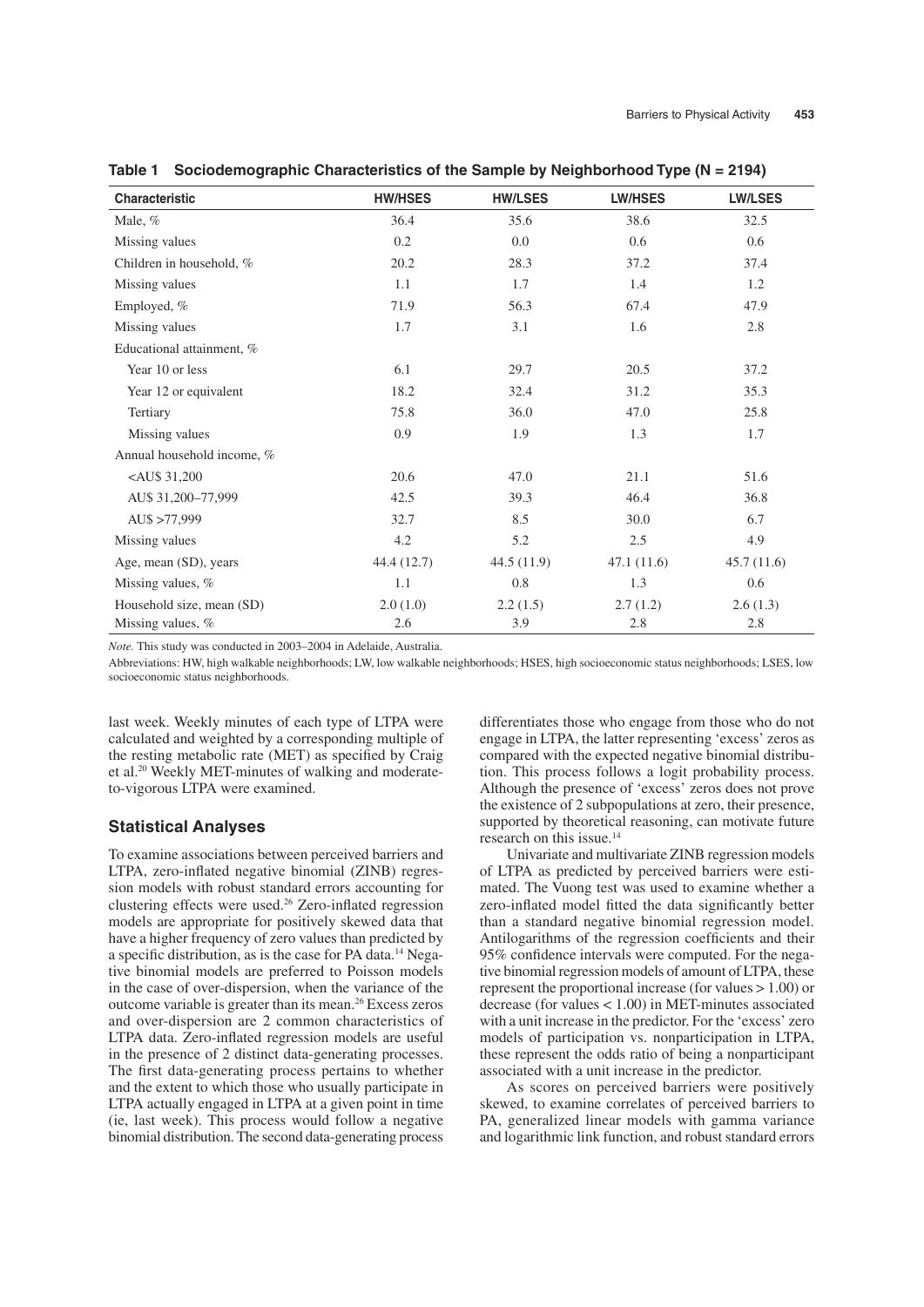were used. All explanatory variables were simultaneously entered in the regression models. A probability level of 0.05 was adopted. Analyses were conducted using Stata SE 10.0.

## **Results**

Table 2 shows the results of the ZINB regression models of LTPA with barriers to PA as predictors. All Vuong tests favored the zero-inflated over the standard negative binomial models. Lack of motivation, lack of social support, and time constraints were univariately negatively related to weekly MET-minutes of walking for recreation. All barriers, except for bad weather, were univariately associated with higher odds of being a nonparticipant in recreational walking. When adjusting for other perceived barriers, lack of motivation and time constraints were the only significant predictors of MET-minutes of recreational walking. Poor health, lack of motivation, and lack of facilities were predictive of higher odds, while lack of skills/knowledge was predictive of lower odds of being a nonparticipant in walking.

All perceived barriers were univariately associated with the odds of being a nonparticipant in LTPA other than walking. All perceived barriers but poor health were associated with weekly MET-minutes of moderateto-vigorous LTPA. Lack of motivation and time were significant predictors of amount of LTPA after adjusting for other barriers. The odds of being a nonparticipant in moderate-to-vigorous LTPA were positively related to poor health, lack of motivation, and lack of facilities. The correlations among perceived barriers ranged from 0.02 to 0.69 (mean =  $0.36$ ).

Table 3 reports the results of the regression models explaining each of the perceived barriers to engagement in PA. Personal and environmental factors independently contributed to variations in concerns about appearance, bad weather, and poor health. Personal, social, and environmental factors all contributed significantly to variations in other perceived barriers to LTPA.

## **Discussion**

The aims of this paper were to examine personal, social, and environmental correlates of perceived barriers to engagement in LTPA, and to establish the relationships between specific types of perceived barriers and LTPA. Lack of motivation and time were the most frequently reported<sup>27,28</sup> and the only barriers to independently contribute to variations in amount of weekly LTPA. It is possible that lack of motivation mediated the effects of other barriers on amount of LTPA (of importance: in this study, the associations between lack of motivation and other barriers were moderate, while those of time constraints with other barriers were low). This would explain why barriers that showed a significant univariate relationship with amounts of recreational walking and other LTPA did not independently contribute to their explanation.

The fact that motivational barriers were related to 'pure' motivational factors (eg, enjoyment of PA) but also to environmental, social, and health-related factors supports the idea of the mediating role of motivational barriers. In this regard, Burton and colleagues<sup>11</sup> observed that social support may positively affect motivation to exercise. In addition, self-efficacy for LTPA (a concept closely linked to motivation for participation in LTPA) has been found to mediate the effects of social support, health status, and environmental factors on LTPA.24

As well as lack of motivation, the barriers of poor health and lack of facilities were positively independently related to the odds of nonparticipation in LTPA. Thus, it is possible that these 2 barriers play a significant role in determining whether someone engages in LTPA, but not in determining the weekly amount of activity in LTPA participants. Similarly, a recent study identified health as a factor related to participation vs. nonparticipation but not level of LTPA.<sup>14</sup> These findings may be due to small variability in health status among those who participate in LTPA. In addition, Heesch and colleagues found that poor health differentiated precontemplators (nonparticipants in LTPA who did not intend to start exercising in the next 6 months) from contemplators (nonparticipants who intended to start exercising).<sup>29</sup> It would seem reasonable that good health and access to facilities, which are often beyond a person's control, are necessary (but not sufficient) conditions for participation in LTPA.<sup>7</sup> Controlling for other perceived barriers, participants considering lack of skills/knowledge to be a barrier for exercise were more likely to participate in recreational walking, likely because it requires no specialized skills or knowledge.

As hypothesized, specific perceived barriers to LTPA were associated with the factor they represent as well as to other factors. For example, motivational barriers were related to motivational, social, and environmental factors. In line with an ecological model of PA behav- $\chi^{10}$  these findings suggest that multilevel interventions targeting situational (eg, availability of places for LTPA) personal (eg, enhancement of time management skills; provision of information on places for LTPA), and social factors (social support for LTPA) are needed to effectively address specific perceived barriers to LTPA. The observed associations of modifiable personal, social and environmental factors with specific perceived barriers to participation in LTPA provide preliminary evidence for potentially effective pathways of intervention. As space constraints do not allow for elaboration on the patterns of associations found for each type of perceived barriers, we will focus on those barriers that, in this study, independently contributed to LTPA.

As observed elsewhere,<sup>27,30</sup> lack of motivation and time were higher in younger, female, and overweight/ obese respondents. Two additional sociodemographic characteristics associated with time constraints were income and having a child in the household.<sup>11,31</sup> Most sociodemographic factors cannot be easily modified, but provision of social support and access to locations for exercise may be. Our findings suggest that social support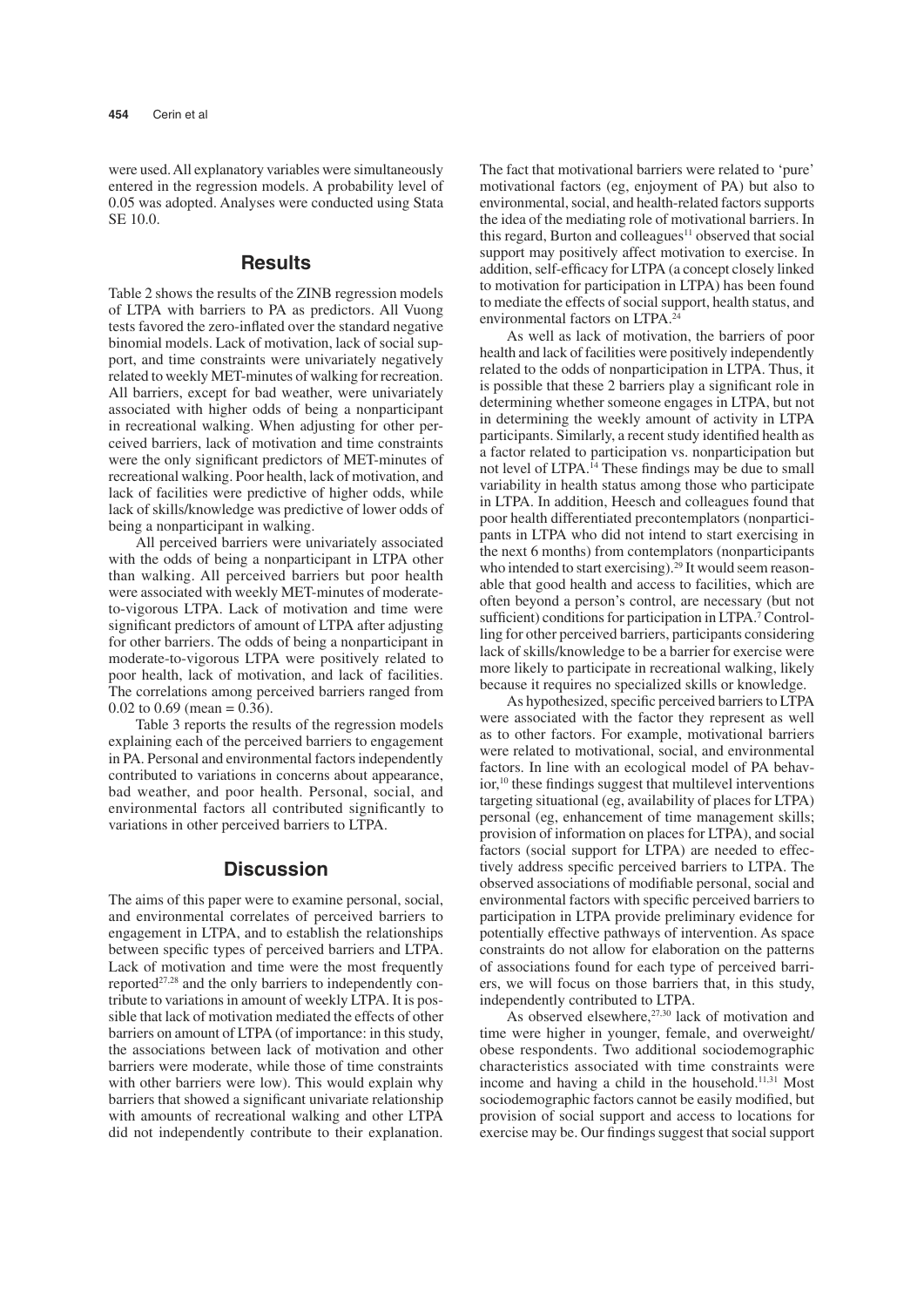|                                                                                                                                                                                                                                                                                                            |                         |                                                             | $M = 393$ ; SD = 648; Mdn = 198; IQR = 495<br>Walking for recreation (MET - min wk):<br>Zero observations = 859 | Moderate-to-vigorous LTPA (MET - min wk):<br>$M = 567$ ; SD = 1135; Mdn = 0; IQR = 720;<br>Zero observations = 1287 |                                                                     |
|------------------------------------------------------------------------------------------------------------------------------------------------------------------------------------------------------------------------------------------------------------------------------------------------------------|-------------------------|-------------------------------------------------------------|-----------------------------------------------------------------------------------------------------------------|---------------------------------------------------------------------------------------------------------------------|---------------------------------------------------------------------|
| <b>Unadjusted associations</b>                                                                                                                                                                                                                                                                             |                         | (negative binomial<br>$MET - min$ wk<br>model) <sup>a</sup> | walking (logit model) <sup>b</sup><br>nonparticipant in<br>OR of being                                          | (negative binomial<br>$MET - min wk$<br>model) <sup>a</sup>                                                         | LTPA (logit model) <sup>b</sup><br>nonparticipant in<br>OR of being |
| Perceived barriers (score range: 0-4)                                                                                                                                                                                                                                                                      | M (SD) Mdn (IQR)        | e <sup>b</sup> ; e <sup>95% Cl</sup>                        | e <sup>b</sup> ; e <sup>95% Cl</sup>                                                                            | e <sup>b</sup> ; e <sup>95% Cl</sup>                                                                                | e <sup>b</sup> ; e <sup>95% Cl</sup>                                |
| Concern about look                                                                                                                                                                                                                                                                                         | 1.07(1.12)1.00(2.00)    | 1.02; 0.96, 1.09                                            | 1.28***; 1.18, 1.39                                                                                             | $0.90**$ ; 0.83, 0.97                                                                                               | $1.35***; 1.25, 1.47$                                               |
| Bad weather                                                                                                                                                                                                                                                                                                | .42(0.98)2.00(1.00)     | 0.99; 0.93, 1.06                                            | 1.07; 0.98, 1.18                                                                                                | $0.87***;0.82,0.94$                                                                                                 | $1.32***; 1.21, 1.44$                                               |
| Poor health                                                                                                                                                                                                                                                                                                | 1.07 (0.96) 1.00 (1.00) | 1.03; 0.96, 1.10                                            | $1.40***; 1.27, 1.54$                                                                                           | 0.91; 0.83, 1.00                                                                                                    | 1.54***; 1.40, 1.70                                                 |
| Lack of motivation                                                                                                                                                                                                                                                                                         | 1.81(0.90) 1.75(1.25)   | $0.81***;0.75,0.87$                                         | $1.65***; 1.48, 1.84$                                                                                           | $0.69***;0.64,0.74$                                                                                                 | $1.99***; 1.80, 2.21$                                               |
| Lack of social support                                                                                                                                                                                                                                                                                     | .22(0.98)1.00(1.50)     | $0.91***; 0.85; 0.98$                                       | 1.38***; 1.26, 1.51                                                                                             | $0.78***;0.72,0.85$                                                                                                 | 1.62***; 1.48, 1.76                                                 |
| Lack of skills/knowledge                                                                                                                                                                                                                                                                                   | 0.97 (0.96) 1.00 (1.50) | 0.96; 0.90, 1.03                                            | 1.33***; 1.22, 1.45                                                                                             | $0.84***;0.77,0.93$                                                                                                 | 1.54***; 1.40, 1.71                                                 |
| Lack of facilities                                                                                                                                                                                                                                                                                         | 1.03 (1.01) 1.00 (1.50) | 0.99; 0.93, 1.06                                            | 1.40***; 1.28, 1.52                                                                                             | $0.89*; 0.81, 0.98$                                                                                                 | 1.45***; 1.33, 1.59                                                 |
| Time constraints                                                                                                                                                                                                                                                                                           | 2.25 (1.18) 2.00 (1.00) | $0.86***;0.81,0.91$                                         | 1.15***; 1.07, 1.24                                                                                             | $0.81***;0.76,0.85$                                                                                                 | 1.19***; 1.11, 1.27                                                 |
| Adjusted associations                                                                                                                                                                                                                                                                                      |                         |                                                             |                                                                                                                 |                                                                                                                     |                                                                     |
| Poor health                                                                                                                                                                                                                                                                                                |                         |                                                             | 1.20***; 1.09, 1.32                                                                                             |                                                                                                                     | 1.22***; 1.10, 1.36                                                 |
| Lack of motivation                                                                                                                                                                                                                                                                                         |                         | $0.86***; 0.79, 0.93$                                       | 1.49***; 1.32, 1.69                                                                                             | $0.73***;0.67,0.80$                                                                                                 | 1.77***; 1.58, 1.98                                                 |
| Lack of skills/knowledge                                                                                                                                                                                                                                                                                   |                         | $\begin{array}{c} \hline \end{array}$                       | $0.87*$ ; 0.76, 0.99                                                                                            |                                                                                                                     |                                                                     |
| Lack of facilities                                                                                                                                                                                                                                                                                         |                         |                                                             | 1.24***; 1.10, 1.40                                                                                             |                                                                                                                     | $1.10*$ ; 1.01, 1.23                                                |
| Time constraints                                                                                                                                                                                                                                                                                           |                         | $0.90**$ ; 0.84, 0.96                                       |                                                                                                                 | $0.90***;0.85,0.96$                                                                                                 |                                                                     |
| Abbreviations: LTPA, leisure-time physical activity; M, mean; SD, standard deviation; Mdn, median; IQR, interquartile range; wk, week; e <sup>b</sup> , antilogarithm of the regression coefficient; e <sup>988</sup> . 4, antilogarithms<br>of the 95% confidence intervals of the regression coefficient |                         |                                                             |                                                                                                                 |                                                                                                                     |                                                                     |

**Table 2 Unadjusted and Adjusted Associations of Perceived Barriers to Physical Activity With Walking for Recreation and With Other**  Table 2 Unadjusted and Adjusted Associations of Perceived Barriers to Physical Activity With Walking for Recreation and With Other Leisure-Time Physical Activity **Leisure-Time Physical Activity** of the 95% confidence intervals of the regression coefficient.

Note. Adjusted associations = adjusted for other perceived barriers significantly related to LTPA. *Note.* Adjusted associations = adjusted for other perceived barriers significantly related to LTPA.

\*  $P < 0.05$ ; \*\*  $P < 0.01$ ; \*\*\*  $P < 0.01$ . \* *P* < .05; \*\* *P* < .01; \*\*\* *P* < .001.

 $\frac{m}{100}$  The antilogarithms of the regression coefficients of the negative binomial models represent the proportional increase (if exp(b) > 1.00) or decrease (if exp(b) < 1.00) in weekly MET-min in walking or moderate-The antilogarithms of the regression coefficients of the negative binomial models represent the proportional increase (if exp(b)  $> 1.00$ ) or decrease (if exp(b)  $< 1.00$ ) in weekly MET-min in walking or moderate-to-vigorous LTPA associated with a unit increase in a perceived barrier.

° The antilogarithms of the regression coefficients of the logit models represent the proportional increase (if exp(b) > 1.00) or decrease (if exp(b) < 1.00) in odds of being a nonparticipant in walking or moderate-to-vig The antilogarithms of the regression coefficients of the logit models represent the proportional increase (if exp(b)  $> 1.00$ ) or decrease (if exp(b)  $< 1.00$ ) in odds of being a nonparticipant in walking or moderate-to-vigorous LTPA associated with a unit increase in a perceived barrier.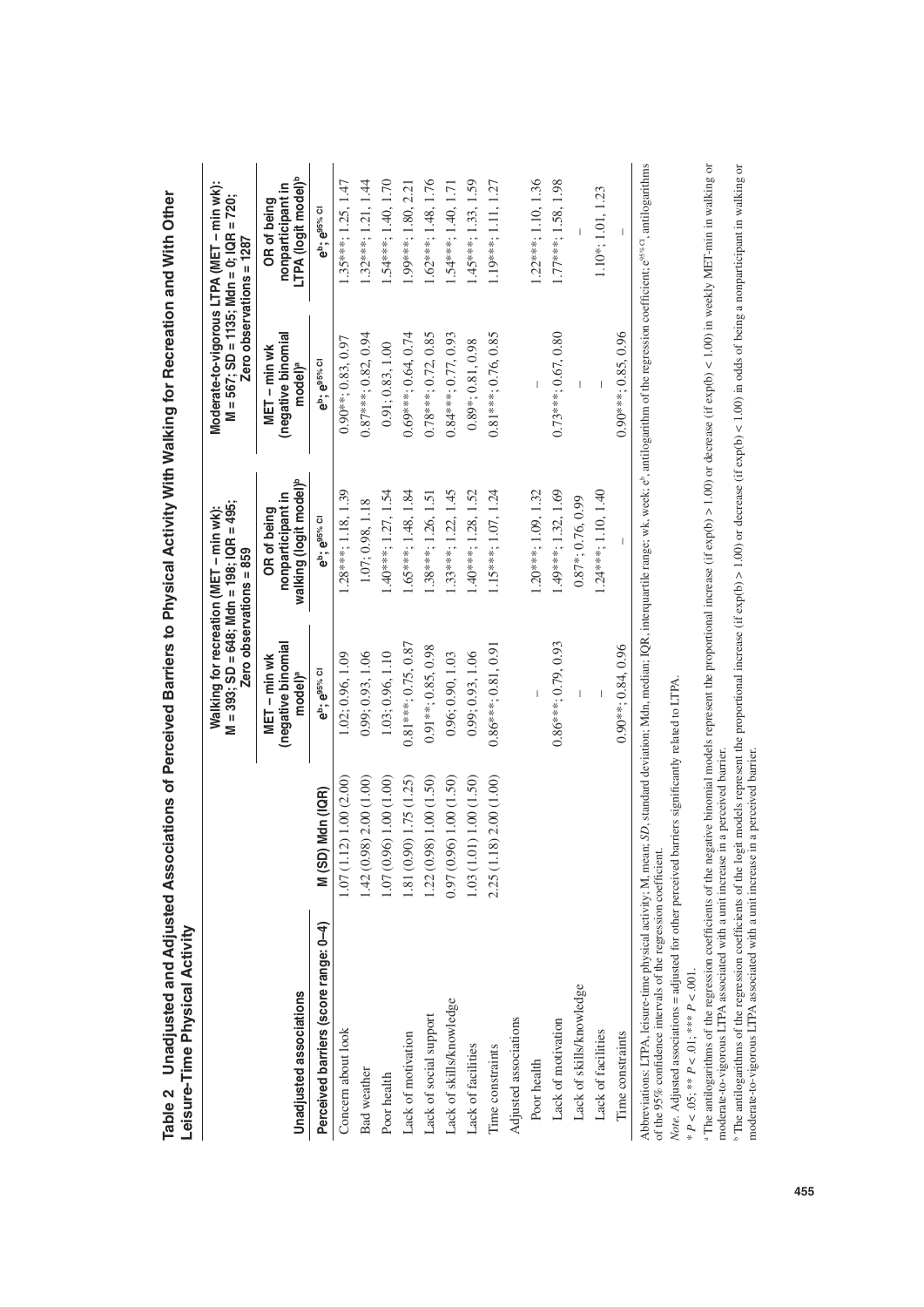| Associations of Personal, Social, and<br>Table 3 |            |                       | Environmental Factors With Perceived Barriers to Physical Activity |              |                       |                                 |                                 |                       |                     |
|--------------------------------------------------|------------|-----------------------|--------------------------------------------------------------------|--------------|-----------------------|---------------------------------|---------------------------------|-----------------------|---------------------|
|                                                  |            | about look<br>Concern | <b>Bad weather</b>                                                 | Poor health  | motivation<br>Lack of | support<br>Lack of<br>social    | knowledge<br>Lack of<br>skills/ | facilities<br>Lack of | constraints<br>Time |
| Factor                                           | M (SD)     | ှိ<br>စ               | م<br>ه                                                             | శి           | ခု<br>စ               | శి                              | $\mathbf{a}^{\mathbf{b}}$       | శి                    | శి                  |
| [possible range]                                 | or %       | e <sup>95% Cl</sup>   | e <sup>95% Cl</sup>                                                | e 95% Cl     | e <sup>95% Cl</sup>   | e <sup>95% Cl</sup>             | e <sup>95% Cl</sup>             | e <sup>95% Cl</sup>   | e <sup>95% Cl</sup> |
| Age                                              | 46(12)     | $0.988***$            | $0.993***$                                                         | 1.000        | $0.992***$            | $0.993***$                      | 0.997                           | $0.990***$            | 0.992 ***           |
|                                                  |            | 0.983, 0.992          | 0.990, 0.996                                                       | 0.995, 1.003 | 0.990, 0.994          | 0.991, 0.997                    | 0.993, 1.001                    | 0.986, 0.994          | 0.990, 0.994        |
| Sex (ref: Male) Female                           | 64%        | $1.69***$             | 1.06                                                               | 1.06         | $1.11***$             | $1.14***$                       | $1.17***$                       | 1.09                  | $1.19***$           |
|                                                  |            | 1.89<br><b>151</b> ,  | 1.00, 1.13                                                         | 0.97, 1.16   | 1.07, 1.16            | 1.06, 1.23                      | 1.07, 1.29                      | 0.99, 1.20            | 1.13, 1.25          |
| Education (ref: yr 10)                           | 29%        | 1.03                  | 0.95                                                               | 0.99         | 1.01                  | 1.03                            | 0.91                            | 0.95                  | 0.98                |
| Year <sub>12</sub>                               |            | 1.17<br>0.91,         | 0.89, 1.04                                                         | 0.89, 1.09   | 0.95, 1.07            | 0.94, 1.13                      | 0.81, 1.02                      | 0.85, 1.06            | 0.91, 1.05          |
| Tertiary                                         | 46%        | 0.90                  | 0.93                                                               | 0.98         | 1.00                  | 0.98                            | $0.85*$                         | 0.90                  | 1.04                |
|                                                  |            | 1.04<br>0.79,         | 0.86, 1.00                                                         | 0.90, 1.08   | 0.94, 1.06            | 0.89, 1.07                      | 0.73, 0.99                      | 0.80, 2.01            | 0.97, 1.11          |
| Household income (\$)                            | 42%        | $0.83***$             | $1.01$                                                             | 0.98         | 1.00                  | 0.93                            | 0.91                            | $0.84**$              | $1.08**$            |
| $(\text{ref:} < 31.2 \text{k})$ 31.2-80.0k       |            | 0.95<br>0.74,         | 0.94, 1.08                                                         | 0.91, 1.07   | 0.95, 1.05            | 0.85, 1.02                      | 0.82, 1.02                      | 0.75, 0.94            | .02, 1.15           |
| $> 80.0k$                                        | 20%        | $0.74***$             | 0.94                                                               | $0.86*$      | 1.05                  | 0.93                            | $0.85*$                         | $0.77***$             | $.13***$            |
|                                                  |            | 0.89<br>0.62,         | 0.86, 1.04                                                         | 0.76, 0.98   | 0.99, 1.12            | 0.82, 1.06                      | 0.73, 0.99                      | 0.66, 0.90            | .05, 1.22           |
| Child(ren) in household                          | 29%        | $1.16*$               | 1.03                                                               | 1.02         | 1.04                  | $1.09\ensuremath{^\ast}\xspace$ | 1.01                            | 1.08                  | $1.21***$           |
| (ref: No) Yes                                    |            | 1.30<br>1.03,         | 0.96, 1.11                                                         | 0.94, 1.11   | 0.99, 1.09            | 1.01, 1.19                      | 0.92, 1.12                      | 0.98, 1.20            | 1.16, 1.27          |
| BMI (ref: normal)                                | 51%        | $1.38***$             | $1.07\mathrm{*}$                                                   | $1.11*$      | $1.13***$             | $1.24***$                       | $1.10\,^*$                      | $1.11*$               | $1.08***$           |
| Overweight/obese                                 |            | 1.53<br>1.25,         | 1.01, 1.15                                                         | 1.03, 1.21   | 1.08, 1.18            | 1.15, 1.33                      | 1.02, 1.20                      | 1.01, 1.22            | .03, 1.13           |
| Physical health [0-100]                          | 49.4 (9.8) | 0.995                 | 1.000                                                              | $0.969***$   | 0.997***              | $0.992***$                      | 0.996                           | 0.995                 | 1.001               |
|                                                  |            | 0.990, 1.000          | 0.996, 1.003                                                       | 0.965, 0.973 | 0.995, 0.999          | 0.989, 0.996                    | 0.991, 1.001                    | 0.991, 1.000          | 0.998, 1.003        |
| Mental health [0-100]                            | 49.6 (9.9) | $0.989***$            | $0.996*$                                                           | $0.990***$   | 0.994 ***             | $0.987***$                      | $0.990***$                      | $0.991***$            | 0.999               |
|                                                  |            | 0.984, 0.994          | 0.993, 0.999                                                       | 0.986, 0.994 | 0.992, 0.996          | 0.983, 0.990                    | 0.989, 0.994                    | 0.988, 0.995          | 0.997, 1.001        |
| Benefits of PA [1-5]                             | 4.0(0.7)   | $1.12*$               | $1.01\,$                                                           | 1.03         | $1.01\,$              | 1.06                            | $1.01\,$                        | 0.99                  | 1.02                |
|                                                  |            | 1.22<br>$1.02,$       | 0.94, 1.07                                                         | 0.96, 1.10   | 0.97, 1.04            | 1.00, 1.13                      | 0.93, 1.11                      | 0.92, 1.07            | 0.98, 1.07          |
| Enjoyment of PA [1-5]                            | 3.7 (0.9)  | $0.81***$             | 0.97                                                               | $0.83***$    | $0.78***$             | $0.80***$                       | $0.77***$                       | $0.89***$             | $0.95**$            |
|                                                  |            | 0.75, 0.87            | 0.92, 1.01                                                         | 0.78, 0.87   | 0.75, 0.80            | 0.76, 0.84                      | 0.72, 0.81                      | 0.84, 0.94            | 0.92, 0.98          |
| Weekly working hours                             | 25.0       | $1.003*$              | 0.999                                                              | 1.000        | $1.002***$            | $1.001\,$                       | 1.000                           | 1.001                 | $-007$ ***          |
|                                                  | (20.3)     | , 1.006<br>1.001      | 0.997, 1.001                                                       | 0.998, 1.002 | 1.001, 1.003          | 0.999, 1.003                    | 0.997, 1.002                    | 0.999, 1.003          | 1.006, 1.009        |

*(continued)*

 $\left( continued\right)$ 

Table 3 Associations of Personal, Social, and Environmental Factors With Perceived Barriers to Physical Activity **456Table 3 Associations of Personal, Social, and Environmental Factors With Perceived Barriers to Physical Activity**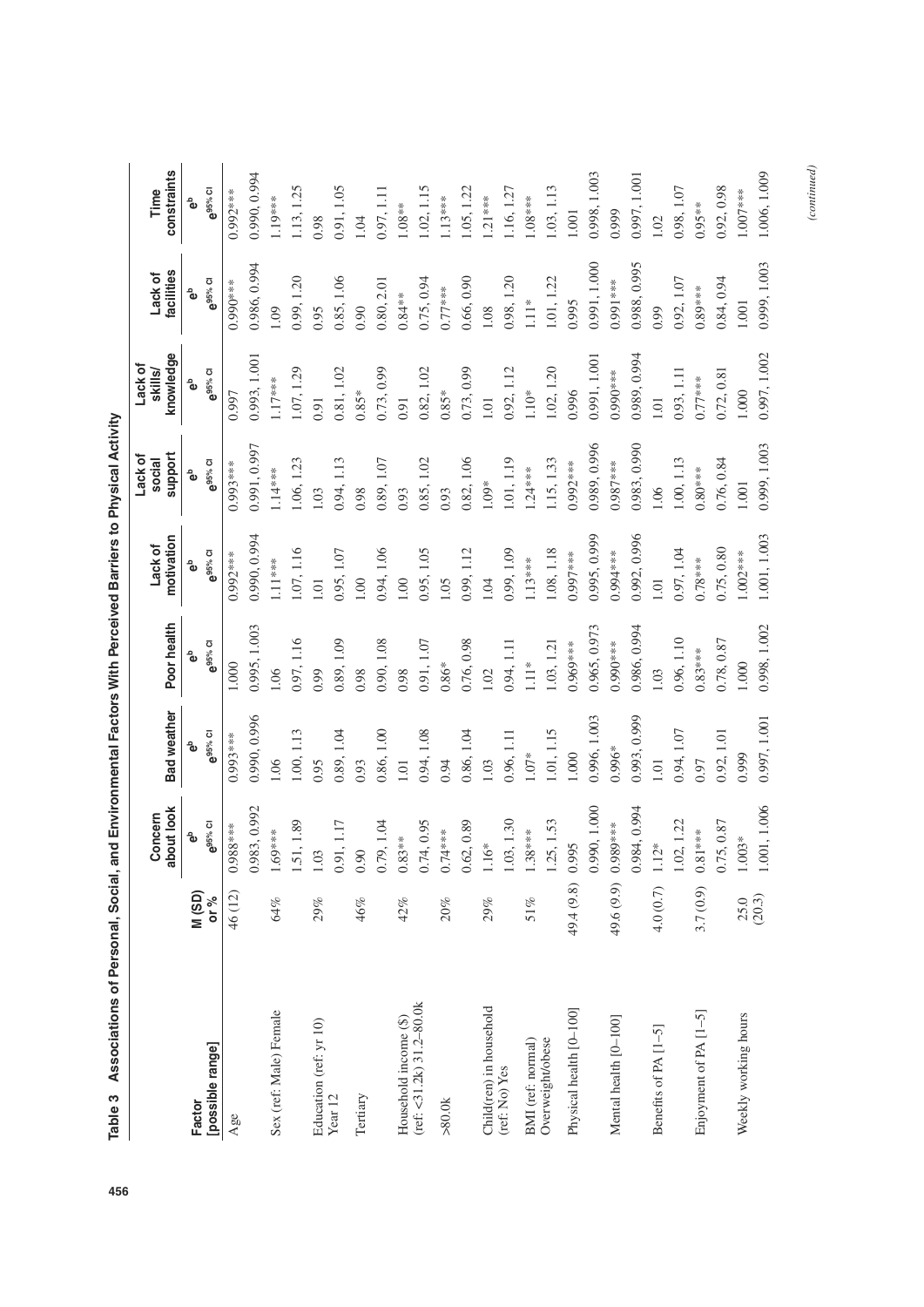|                                                                                                                                                                                                                                                                 |                   | about look<br>Concern | <b>Bad weather</b>  | Poor health         | motivation<br>Lack of | support<br>Lack of<br>social | knowledge<br>Lack of<br>skills/ | Lack of<br>facilities | constraints<br>Time |
|-----------------------------------------------------------------------------------------------------------------------------------------------------------------------------------------------------------------------------------------------------------------|-------------------|-----------------------|---------------------|---------------------|-----------------------|------------------------------|---------------------------------|-----------------------|---------------------|
| Factor                                                                                                                                                                                                                                                          | M(SD)             | ؈۠                    | శి                  | శి                  | శి                    | శి                           | శి                              | శి                    | శి                  |
| [possible range]                                                                                                                                                                                                                                                | or %              | 195% CI               | e <sup>95%</sup> Cl | e <sup>95% Cl</sup> | $e^{95\%}$ Cl         | e <sup>95% Cl</sup>          | e <sup>95% Cl</sup>             | e <sup>95% Cl</sup>   | e <sup>95% Cl</sup> |
| Weekly hours spent on household                                                                                                                                                                                                                                 | $\Xi$             | 1.001                 | 0.999               | 1.002               | 0.999                 | 1.000                        | $-005***$                       | 1.003                 | 1.000               |
| activities                                                                                                                                                                                                                                                      | (14.2)            | 0.997, 1.005          | 0.997, 1.002        | 1.000, 1.004        | 0.997, 1.000          | 0.998, 1.002                 | 1.002, 1.008                    | 1.000, 1.005          | 0.999, 1.002        |
| Daily hours spent                                                                                                                                                                                                                                               | 0.39              | 0.99                  | 0.97                | $\overline{0}$ .    | 1.01                  | 00.1                         | $\overline{0}$ .                | 00.1                  | $1.04***$           |
| commuting                                                                                                                                                                                                                                                       | (0.71)            | 1.06<br>0.92,         | 0.93, 1.02          | 0.96, 1.05          | 0.98, 1.04            | 0.96, 1.05                   | 0.94, 1.08                      | 0.94, 1.06            | 1.00, 1.07          |
| Social support—family [0-4]                                                                                                                                                                                                                                     | $1.4(1.2)$ 0.98   |                       | 0.99                | $1.01\,$            | $0.97**$              | $0.97*$                      | $0.96*$                         | $0.95*$               | 00.1                |
|                                                                                                                                                                                                                                                                 |                   | 1.03<br>0.93,         | 0.95, 1.02          | 0.97, 1.05          | 0.95, 0.99            | 0.93, 1.00                   | 0.92, 0.99                      | 0.92, 0.99            | 0.98, 1.02          |
| Social support-friends [0-4]                                                                                                                                                                                                                                    | 1.3(1.2)          | 0.98                  | 0.99                | 0.98                | $0.97***$             | 0.98                         | 0.96                            | $0.92***$             | $0.97**$            |
|                                                                                                                                                                                                                                                                 |                   | 0.93, 1.03            | 0.96, 1.02          | 0.95, 1.02          | 0.95, 0.98            | 0.95, 1.01                   | 0.92, 1.00                      | 0.88, 0.97            | 0.95, 0.99          |
| Barriers to walking [1-4]                                                                                                                                                                                                                                       | 1.3(0.7)          | $1.09*$               | $1.06*$             | $1.09***$           | 1.00                  | $1.07***$                    | $1.07*$                         | $1.08\,{*}$           | 1.00                |
|                                                                                                                                                                                                                                                                 |                   | 1.02, 1.16            | 1.01, 1.11          | .03, 1.15           | 0.97, 1.02            | 1.02, 1.13                   | 1.01, 1.13                      | 1.01, 1.14            | 0.96, 1.03          |
| Infrastructure for                                                                                                                                                                                                                                              | $3.1(0.6)$ 0.91*  |                       | 0.96                | 1.00                | $0.95**$              | 0.95                         | $0.93*$                         | $0.92*$               | $0.94***$           |
| walking [1-4]                                                                                                                                                                                                                                                   |                   | 0.99<br>0.85,         | 0.91, 1.01          | 0.93, 1.07          | 0.92, 0.98            | 0.90, 1.01                   | 0.87, 0.99                      | 0.86, 0.99            | 0.91, 0.98          |
| Aesthetics and greenery [1-4]                                                                                                                                                                                                                                   | 3.1(0.6)          | 1.01                  | 1.02                | 0.93                | 1.02                  | 0.95                         | 0.97                            | $0.86**$              | 1.03                |
|                                                                                                                                                                                                                                                                 |                   | 0.89, 1.14            | 0.95, 1.10          | 0.85, 1.02          | 0.98, 1.06            | 0.88, 1.05                   | $0.88,\, 1.07$                  | 0.78, 0.95            | 0.98, 1.09          |
| Traffic hazards[1-4]                                                                                                                                                                                                                                            | 2.4(0.7)          | $1.09*$               | 1.05                | $11***$             | $1.04**$              | 1.06*                        | $1.14***$                       | $1.13***$             | 1.03                |
|                                                                                                                                                                                                                                                                 |                   | 1.01, 1.19            | 1.00, 1.11          | 1.05, 1.17          | 1.02, 1.07            | 1.01, 1.11                   | 1.06, 1.22                      | 1.05, 1.21            | 0.99, 1.06          |
| Number of individual-sport facili-                                                                                                                                                                                                                              | 4.9(2.8) 1.00     |                       | $0.98*$             | $0.98***$           | $0.99*$               | $0.98*$                      | $0.97**$                        | $0.97***$             | $0.99*$             |
| ties $[0-13]$                                                                                                                                                                                                                                                   |                   | 1.02<br>0.98,         | 0.97, 0.99          | 0.96, 0.99          | 0.98, 1.00            | 0.97, 1.00                   | 0.95, 0.99                      | 0.95, 0.98            | 0.98, 1.00          |
| Home sport/fitness equipment                                                                                                                                                                                                                                    | $4.3(2.5)$ 1.00   |                       | 1.00                | 1.01                | 1.00                  | 0.98                         | 0.98                            | $0.98*$               | 1.00                |
| $[0 - 15]$                                                                                                                                                                                                                                                      |                   | 0.98, 1.02            | 0.99, 1.02          | 1.00, 1.03          | 0.99, 1.01            | 0.97, 1.00                   | 0.97, 1.00                      | 0.96, 1.00            | 0.99, 1.02          |
| CCD walkability [6-40]                                                                                                                                                                                                                                          | $16.6(7.8)$ 1.000 |                       | $0.994*$            | 0.995               | 1.001                 | $0.994*$                     | 0.996                           | $0.993*$              | 0.999               |
|                                                                                                                                                                                                                                                                 |                   | 0.992, 1.007          | 990, 0.999          | 0.990, 1.000        | 0.998, 1.004          | 0.989, 0.999                 | 0.990, 1.00                     | 0.987, 0.999          | 0.996, 1.002        |
| Abbreviations: M, mean; SD, standard deviation; yr, year; ref, reference category; CCD, census collection district; e*, antilogarithm of the regression coefficient; e*%" e", antilogarithms of the 95% con-<br>fidance intervale of the recreeeion coefficient |                   |                       |                     |                     |                       |                              |                                 |                       |                     |

fidence intervals of the regression coefficient.<br>*Note*. The antilogarithms of the regression coefficients represent the proportional increase (if exp (b) > 1.00) or decrease (if exp (b) < 1.00) on percived barriers assoc *Note*. The antilogarithms of the regression coefficients represent the proportional increase (if exp (b) > 1.00) or decrease (if exp (b) < 1.00) on perceived barriers associated with a unit increase in a specific factor. Crime, number of open space locations, and number of team-sport facilities were not significant predictors of any of the barriers examined. Hence, they were excluded from the models. fidence intervals of the regression coefficient.

\* *P* < .05; \*\* *P* < .01; \*\*\* *P* < .001.

Table 3 (continued) **Table 3** (continued)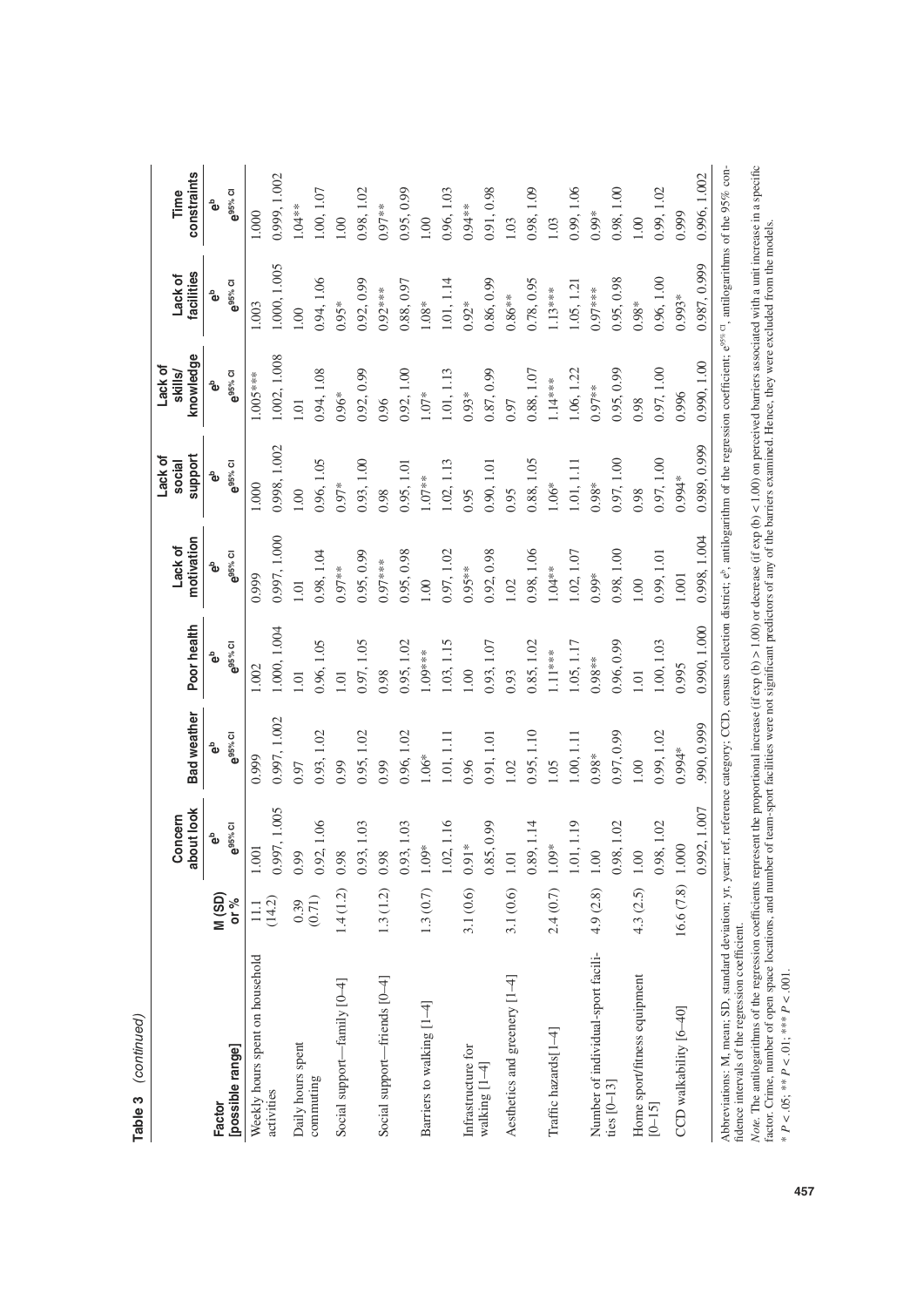potentially plays an important role in combating lack of motivation as a barrier to participation in LTPA. It may also help address time constraints by impacting on one's hierarchy of values and priorities. The same may apply to environmental factors. Access to places for walking and to sport facilities were associated with lower levels of time and motivational barriers, and traffic hazards explained additional variance in motivational barriers. While more active people may be more aware of the presence of places for exercise, current evidence on the relationship between the built environment and PA indicates that environmental attributes can impact on the PA behavior.<sup>32–35</sup> Easy access to facilities can minimize the time needed to exercise and motivate participation through the provision of a variety of activity options.12 The association between lack of time and time spent commuting indicate that other environmental factors, such as urban sprawl, may affect perceived time constraints.36Unsurprisingly, perceived lack of facilities as a barrier to LTPA was associated with reported access to sporting facilities and equipment, and neighborhood walkabilty. However, perceived lack of facilities as a barrier was also negatively associated with social support. This indicates that social support may mitigate the perceived negative effects of not having adequate facilities for LTPA. Environmental attributes, especially traffic hazards and physical barriers to walking, were also predictive of poor health as a barrier to participation in LTPA, suggesting that more-walkable environments may help those with health problems maintain an active lifestyle through participation in recreational walking.<sup>37,38</sup>

#### **Study Limitations and Strengths**

There are limitations to this study, the first being the use of self-reports to assess environmental characteristics, health factors, BMI, and LTPA. The cross-sectional nature of this study did not permit an analysis of causal effects. The low survey response rate raises concerns about sample representativeness. However, the ageand gender-standardized estimates of prevalence of overweight/obesity and participation in LTPA based on data from this study (50% for overweight/obesity and 69% for participation in LTPA) were comparable to those reported in the 2004 to 2005 Australian National Health Survey (49% and 66%), providing support for the representativeness of the sample.<sup>39</sup> The main strength of this study is the sample size that made it possible to examine associations between a substantial number of factors and perceived barriers to LTPA. It also made it possible to achieve sufficient statistical power to investigate the independent contributions of a sizeable number of moderately correlated perceived barriers to LTPA.

## **Conclusions**

Level and likelihood of participation in LTPA are associated with different types of perceived barriers. While a reduction in motivational and time barriers may help increase the level of LTPA, addressing motivational, health, and environmental barriers may help inactive adults initiate active leisure pursuits. Perceived barriers to LTPA are influenced by nonmodifiable sociodemographic factors but also by modifiable personal, social, and environmental factors. The personal factor of enjoyment in PA is the strongest correlate of perceived barriers to LTPA. This suggests that physical activity programs aiming to allow people to experience the "fun" aspects of activity may be effective in lowering barriers. However, enjoyment in PA is less amenable to change than are environmental attributes and social support because it is likely determined by genetic factors and personal history40,41 and may optimally require interventions in earlier stages of life. This study suggests that, among a range of modifiable factors, the provision of an activity-friendly environments and the promotion of social support may be the most effective ways of reducing perceived barriers to LTPA in adults at a population level, which should lead to increases in LTPA.<sup>42</sup>

#### **Acknowledgments**

This study was based on the Neighborhood Quality of Life Study conducted by James F. Sallis, Brian E. Saelens, and Lawrence D. Frank. The PLACE study was funded by an NHMRC Program Grant #301200. Dr Leslie is supported by an NHMRC Public Health Fellowship #301261. Dr Sugiyama is supported by an NHMRC Capacity Building Grant in Population Health #252799. We also thank Adrian Bauman for his contribution to the conceptualization of the PLACE study. This work is also a publication of the United States Department of Agriculture (USDA/ARS) Children's Nutrition Research Center, Department of Pediatrics, Baylor College of Medicine, Houston, Texas, and had been funded in part with federal funds from USDA/ARS under cooperative agreement No. 58-6250-6001 (Dr. Cerin). The contents of this publication do not necessarily reflect the views and policies of the USDA.

#### **References**

- 1. Leitzmann MF, Park Y, Blair A, et al. Physical activity recommendations and decreased risk of mortality. *Arch Intern Med*. 2007;167(22):2453–2460.
- 2. Centers of Disease Control and Prevention. Prevalence of regular physical activity among adults— United States, 2001 and 2005. *Morb Mortal Wkly Rep*. 2007;56(46):1209–1212.
- 3. Craig CL, Russell SJ, Cameron C, Bauman A. Twenty-year trends in physical activity among Canadian adults. *Can J Public Health*. 2004;95:59–63.
- 4. Chau J, Smith BJ, Bauman A, et al. Recent trends in physical activity in New South Wales. Is the tide of inactivity turning? *Aust N Z J Public Health*. 2008;32:82–85.
- 5. Trost SG, Owen N, Bauman AE, Sallis JF, Brown W. Correlates of adults' participation in physical activity: review and update. *Med Sci Sports Exerc*. 2002;34(12):1996– 2001.
- 6. Ajzen I. The theory of planned behavior. *Organ Behav Hum Decis Process*. 1991;50(2):179–211.
- 7. Bandura A. *Social Foundations of Thought and Action*. Englewood Cliffs, NJ: Prentice-Hall; 1986.